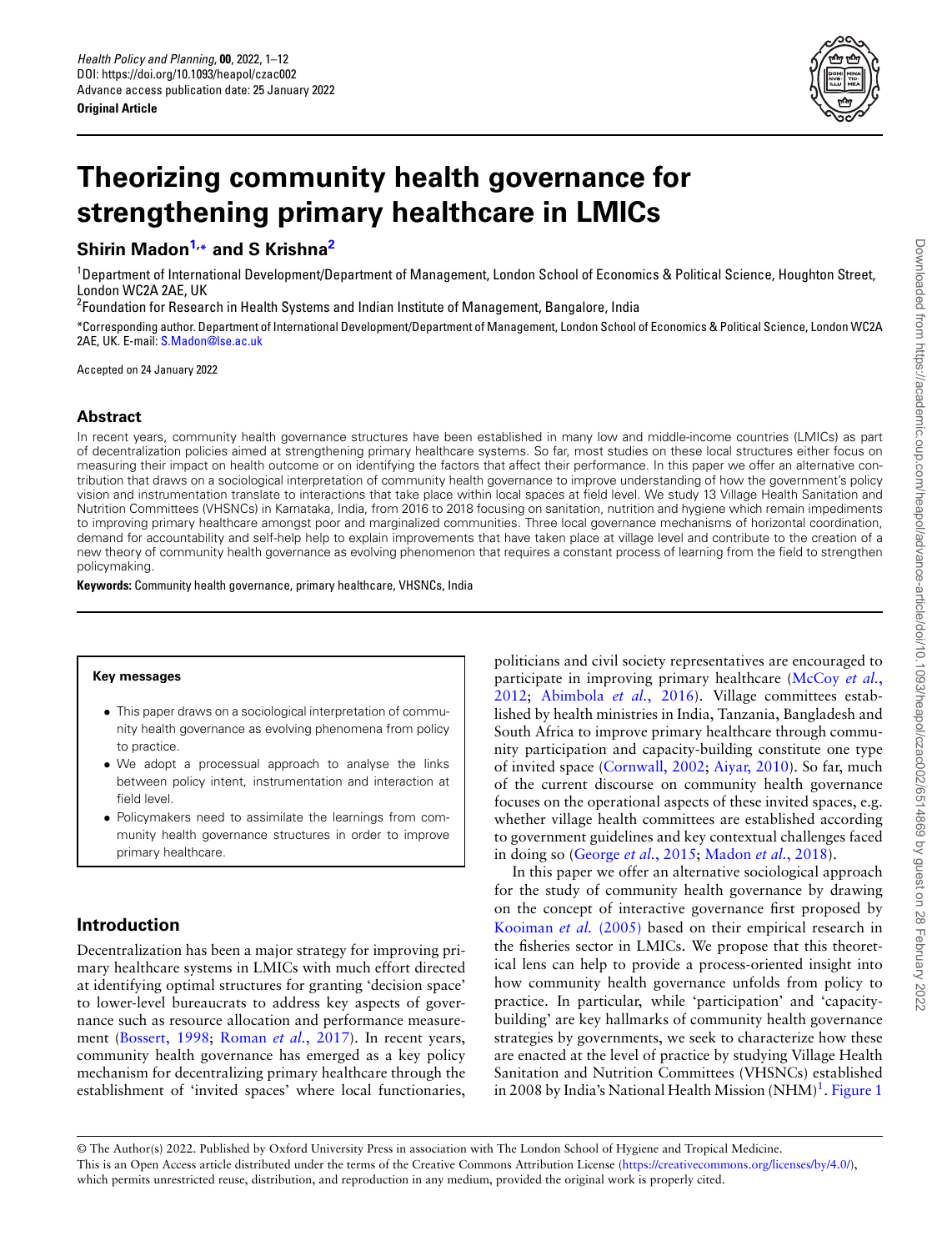<span id="page-1-0"></span>

**Figure 1.** The VHSNC in relation to higher levels of the health planning apparatus in India.

Source: [Government of India \(2015\)](#page-10-5)

describes the position of the VHSNC in relation to higher levels of the health apparatus in India. Although established over a decade ago, the country continues to lag behind many other developing countries in terms of improving sanitation, nutrition and hygiene, with water-borne diseases such as diarrhoea and cholera still major killers and low birth weight among the highest in the world([Chakraborty, 2017\)](#page-9-4). Many VHSNCs in India remain largely non-functional with much interest among scholars to capture the perspectives of key functionaries regarding the implementation challenges that prevent improvements in primary healthcare (Scott *[et al.](#page-10-6)*, [2017](#page-10-6); Ved *et al.*[, 2018;](#page-10-7) [Dhiman](#page-10-8) *et al.*, 2020; [Abdul Azeez](#page-9-5) *[et al.,](#page-9-5)* 2021). While these studies provide insights into the challenges faced by VHSNCs at the level of implementation, they fall short of generating an understanding of how these invited spaces are used and how that usage changes over time. An exception to this is a longitudinal study of VHSNCs in Karnataka which the authors undertook to trace the frequency and quality of interactions among committee members as they developed a set of practices to make them accountable to each other([Madon and Krishna 2017](#page-10-9)). We provide more details of this earlier study in the methodology section as it forms the backdrop for the current study in which our focus is on learning how VHSNCs that have already achieved a basic level of functioning develop enhanced capacity to improve sanitation, nutrition and hygiene.

In the next section we develop our theoretical framework for studying community health governance which is followed by a description of our research methodology. We then present our case study of VHSNCs in Gumballi Primary Health Centre (PHC), Karnataka, from 2016 to 2018. Finally, we draw implications from our study to sensitize policymakers engaged in community health governance initiatives as part of decentralized primary healthcare agenda.

## **Theorising community health governance as interaction**

Invited spaces in the form of local committees have been established in many LMICs as part of policy to strengthen community participation and capacity-building for a range of essential services such as healthcare. These spaces have a semiautonomous existence as they are partially embedded within

the institutional apparatus of the state and therefore shaped by its principles, guidelines and structures yet allow community members to take decisions about prioritizing local action and spending([Cornwall, 2004](#page-9-6)). In the literature, invited spaces are conceptualized as both 'the basis for action and the field of action'([Lefebvre, 1991](#page-10-10); Visser *et al.*[, 2021\)](#page-10-11). As the basis for action, an invited space such as a village health committee embodies a particular vision or intent held by the government about its value for promoting service delivery. For example, such a policy may be based on the belief that it will help mobilize the community to participate in local planning and monitoring, self-organize, take decisions and hold frontline agents to account to improve primary healthcare [\(Madon and Krishna 2017](#page-10-9)). Based on its vision, the government will put in place procedures and guidelines to establish locally demarcated meeting spaces for community participation to occur [\(Aiyar, 2010](#page-9-3)). For example, [Visser](#page-10-11) *et al.* [\(2021\)](#page-10-11) observe how four invited spaces were envisioned and structured by the Dutch government to encourage citizens to develop capacity for self-organization and collective action to improve service delivery.

While invited spaces may provide the 'basis for action', they only become a 'field of action' through the reflexive capabilities of individual actors as they undertake repetitive action in arenas where people interact such as in a village committee. A noticeable gap in the community health governance literature relates to understanding the interplay between these two facets of invited spaces. In this paper, we aim to address this by drawing on the concept of interactive governance from the social sciences which provides a useful lens to improve understanding of the link between policy and practice in key societal areas such as poverty alleviation and public health([Kooiman](#page-10-4) *et al.*[, 2005](#page-10-4)). The central element in Kooiman's governance approach is that of interaction which refers to the day-to-day activities that are undertaken to address challenges of service delivery and improve a situation, e.g. within an invited space such as a village health committee. As [Kooiman](#page-10-12) *et al.* (2008) note, interactions at field level can also take unexpected forms and lead to unanticipated outcomes as a result of the dynamics that occur between actors working together to address societal challenges. Of interest is to understand the connection between the intent of government policy, the structures or institutional arrangements that governments put in place to achieve the intent, and how these are interpreted and enacted at village level.

This paper contributes to the discourse on community health governance in LMICs by drawing on the perspective of interactive governance to explore transitions in terms of intent, instrumentation and interactions that take place within invited spaces. We investigate the formation of VHSNCs both as the basis for action (in terms of intention and instrumentation of government) and as a field of action (in terms of interaction between VHSNC members). Our focus is on activities related to sanitation, nutrition and hygiene recognized as key social determinants of health for reducing the incidence of water-borne diseases and thereby improving primary healthcare. By recognizing community health governance as evolving phenomena rather than as a static policy intervention, our contribution is aimed at building theory about the temporal progression of activities that take place at field level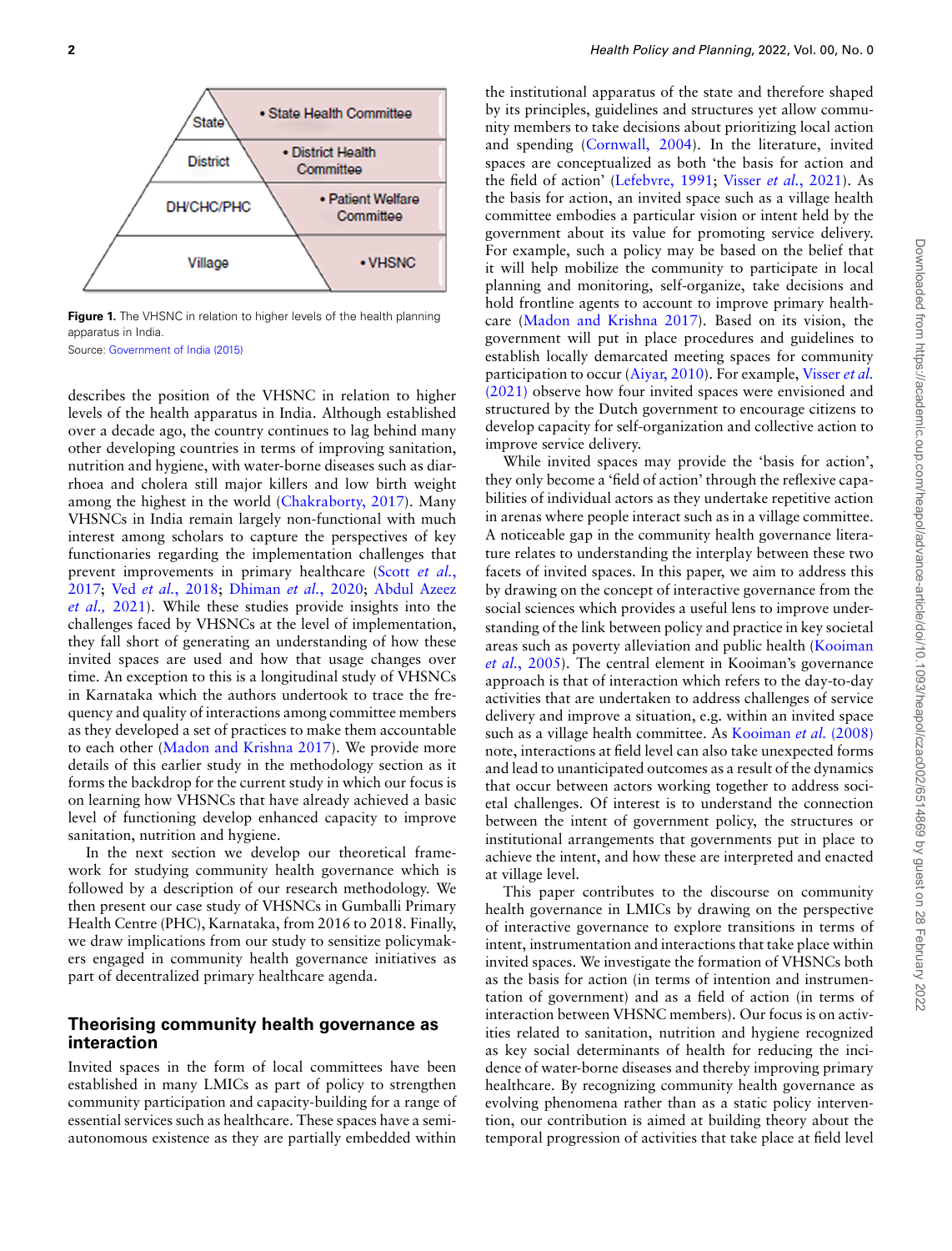<span id="page-2-0"></span>

**Figure 2.** Theorizing community health governance as interaction

as elements of explanation and understanding for improving primary healthcare as illustrated in [Figure 2.](#page-2-0)

## **Research methodology**

We adopt a qualitative, longitudinal case study approach recognized as appropriate for conducting process research where the focus is on studying how phenomena unfold over time([Langley](#page-10-13) *et al.*, 2013). Our case is of the enactment of policy processes related to sanitation, nutrition and hygiene in 13 VHSNCs of Gumballi PHC, Karnataka, which were identified as well-functioning by the authors in an earlier study conducted from 2012 to 2015 [\(Madon and Krishna](#page-10-9) [2017\)](#page-10-9). In that study, the authors had traced the different stages of maturity through which the VHSNCs transitioned from being non-functional in 2012 to achieving a basic level of functioning in 2015. The authors described how these interactions included sensitizing committee members about their roles and responsibilities during their enrolment onto the committee and how this led to a set of practices that made them accountable to each other for improving village health.

Our rationale for selecting the same set of VHSNCs is based on evidence accumulated from previous studies that demonstrates how intersectoral collaboration requires the capacity for sustaining a certain level of community social relations and negotiations between diverse committee members (Kim *et al.*[, 2017](#page-10-14)). Gumballi PHC located in the Yelandur administrative region of Chamarajanagar district of Karnataka, 176 km away from the state capital, Bangalore, serves 13 villages. This cluster of villages has a total population of around 1800 as per the last census in 2011 consisting of mainly semi-arid, rain-dependent flatlands along with forested hills. With a literacy rate of 58%, the district is one of the less-developed areas of Karnataka and since 2000 has suffered from severe drought conditions. While there are differences between the villages in terms of size or caste composition, for the purpose of this study we focus more on their similarities in terms of community health governance processes that take place within the VHSNCs.

#### Data collection and analysis

We collected data for this study through documentary sources and participant observation. Documentary sources published by the NHM programme and other government bodies were used to understand how the government first envisioned the VHSNC as a forum for promoting intersectoral collaboration and the instruments it has used for this purpose. Participant observation was used to study the VHSNCs as a field of action focusing on the interactions that took place between committee members within the village setting. Observational data were collected by two locally-based and experienced Kannada-speaking<sup>[2](#page-0-2)</sup> researchers who had already built a good relationship with VHSNC committee members in our study villages through earlier fieldwork from the time the committees were first established to their transition to a functional status([Madon and Krishna 2017\)](#page-10-9). When we commenced this research in 2016, the 13 VHSNCs were serving as regular forums for health workers to impart awareness to members about the importance of sanitation, nutrition and hygiene for maintaining good health [\(Madon and Krishna 2017](#page-10-9)). The field researchers attended a total of 375 meetings over the 3 year period from 2016 to 2018 in order to study the nature of interactions that were taking place within the VHSNCs related to these three key social determinants. During this period no Gram Panchayat elections were held in Gumballi which could potentially have influenced the behaviour of members, particularly of local political representatives.

VHSNC meetings usually took place every month and lasted approximately 45 minutes. Free-form notes were taken by our fieldworkers at each meeting which were then transcribed and discussed soon after each field trip with one of the authors whose mother tongue is Kannada in order to guard against selectivity in the findings. Once this exercise was completed, the field observations were translated into English and sent across to the London-based researcher who logged the data in a coding template that contained a village-wise record of each meeting, attendance registers, what was discussed and by whom, disagreements that arose, and action points. During the 3-year period, triangulation between the research team members was undertaken through a mix of online and face-to-face meetings.

In terms of analysis, we used our observational data from the VHSNC meetings to create an annual activity occurrence index for each village based on the number of occurrences of action that took place related to the three intersectoral activities of sanitation, nutrition and hygiene. Plotting activity data against time provided us with a visual representation of the increased incidence of intersectoral activities and led to the main part of our analysis of patterns or themes in the interactions that were taking place at VHSNC level. The field-level data were then coded according to three key governance constructs observed during committee meetings. We adopted a within-case approach to enable the many details present in the narrative to emerge and be interpreted by the reader guided by the study's theoretical framing([Eisenhardt and Graebner](#page-10-15) [2007\)](#page-10-15).

Our study did not involve human participants or data relating to identifiable human subjects and we explained the objectives of our research to VHSNC members having obtained prior approval for the conduct of this research from Gumballi PHC.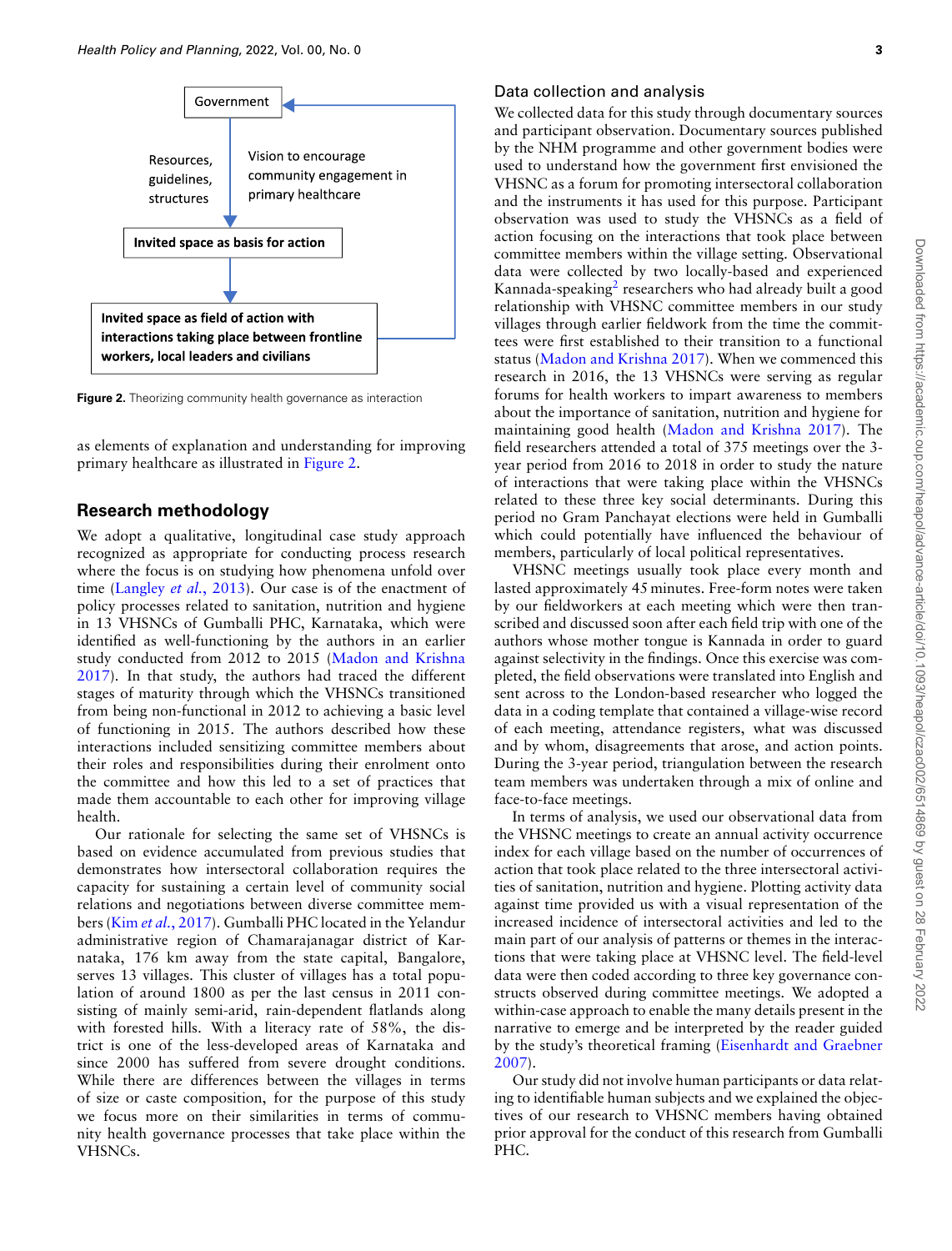| 1<br>Meeting people's health<br>needs in rural areas:<br>framework for imple-<br>mentation 2005-2012,<br><b>NRHM</b> | 2<br>Guidelines regarding con-<br>stitution of VHSNCs and<br>utilization of untied grants<br>to these committees, 2010 | 3<br>Framework for imple-<br>mentation 2012-2017,<br><b>NHM</b>   | 4<br>Guidelines for community<br>processes, NRHM, 2014                                                                                                                                                                                                                                                                                                                                                                | 5<br>Handbook for members of<br><b>VHSNC, NHM, 2015</b>                                 |  |
|----------------------------------------------------------------------------------------------------------------------|------------------------------------------------------------------------------------------------------------------------|-------------------------------------------------------------------|-----------------------------------------------------------------------------------------------------------------------------------------------------------------------------------------------------------------------------------------------------------------------------------------------------------------------------------------------------------------------------------------------------------------------|-----------------------------------------------------------------------------------------|--|
| VHSNC <sup>a</sup> to empower<br>community to take<br>leadership in health<br>matters                                | VHSNC to be structured<br>under umbrella of Gram<br>Panchayat                                                          | VHSNC to be structured<br>under umbrella of Gram<br>Panchayat     | VHSNC as platform for community to be informed<br>about and participate in health programmes                                                                                                                                                                                                                                                                                                                          |                                                                                         |  |
| Gram Panchayat to take<br>lead in management of<br>village health                                                    | Use of untied grant for<br>eligible expenses                                                                           | VHSNC to monitor ser-<br>vice delivery of health<br>functionaries | Platform for community to articulate needs and for<br>action to be taken to address social determinants of<br>health                                                                                                                                                                                                                                                                                                  |                                                                                         |  |
| Adequate represen-<br>tation of disadvan-<br>taged sections of the<br>community                                      | Adequate representation<br>of disadvantaged and<br>NGOs                                                                | VHSNC to support<br>convergence of social<br>determinants         | VHSNC under umbrella structure of Gram Panchayat<br>which should be empowered to take a leadership<br>role in village health governance and promotion of<br>collective action                                                                                                                                                                                                                                         |                                                                                         |  |
|                                                                                                                      | VHSNC to be accountable<br>for expenses, survey data<br>and records                                                    | VHSNC training to be<br>given                                     | Listen to the voice of lay<br>service users, especially<br>mothers                                                                                                                                                                                                                                                                                                                                                    | Health as a basic human<br>right for which govern-<br>ment is responsible to<br>provide |  |
|                                                                                                                      | VHSNCs to be given ori-<br>entation and training<br>after establishment                                                |                                                                   | Measure VHSNC per-<br>formance based on<br>meeting frequency,<br>untied grant spent<br>on eligible activities,<br>good record-keeping,<br>achievement of children<br>frequenting anganwadi <sup>b</sup><br>centre, numbers of insti-<br>tutional delivery, number<br>of non-functional hand<br>pumps in village, house-<br>holds with toilets, school<br>midday meal and use<br>of mosquito nets by<br>pregnant women |                                                                                         |  |

<span id="page-3-2"></span>**Table 1.** Government of India vision and instrumentation of VHSNCs from five sources

<span id="page-3-1"></span><span id="page-3-0"></span><sup>a</sup>The VHSNCs were earlier known as VHSCs. In 2011, an order was issued to expand the committee's role to include nutrition. <sup>b</sup>An anganwadi centre is a rural childcare centre in India.

## **Results**

#### **Intersectoral collaboration in 13 VHSNCs of Gumballi PHC, Karnataka, from 2016 to 2018 Government vision and instrumentation**

The VHSNCs were established in 2008 by the NHM in order to improve primary healthcare through community engagement. We studied five documents that were published by the NHM over time to understand the government's vision behind this policy intervention and its instrumentation strategy as detailed in [Table 1.](#page-3-2) The documents published in 2014 are the latest publicly available sources.

From the documents reviewed, we identified three aspects related to government vision and instrumentation. First, the government has been explicit from the start in portraying an image of the VHSNC as an institution established to 'empower' the community to take decisions related to improving village health with key instruments being the annual untied grant of Rs. 10 000 (approx. US\$152) and the guidelines for eligible expenses. In Documents 1–3, mention of the Gram Panchayat<sup>[3](#page-0-2)</sup> was in terms of how it provided an overall governance structure within which the VHSNC was one of its subcommittees specifying operating procedures for electing members. In the later Documents 4 and 5, the focus

shifted away from the Gram Panchayat's primarily structural role towards an image of the Gram Panchayat itself becoming empowered through the VHSNC and taking on 'a leadership role in village health governance and collective action'. This shifting narrative of the Gram Panchayat's role in village health receives support from other wider policy directives during this period. For example, in 2015 the 14th Finance Commission stressed a three-fold rise in the funding of rural local government in India with the Gram Panchayats receiving the largest share of finances [\(Salve and Tewari 2015](#page-10-16)).

Second, the government's vision for establishing the VHSNCs reflects a focus on including different sections of the community in village health governance. Documents 1 and 2 were explicit in providing guidelines for the recommended percentage of VHSNC members from different socio-economic backgrounds and marginalized groups such as women and minorities. By the time Document 4 was published there was an explicit mention of the need to 'listen to the voices of lay service users, especially mothers'. However, while all the documents reviewed acknowledge the need for the VHSNCs to institutionalize community participation, they do not specify how this can occur. This observation concurs with the challenges observed in relation to village-level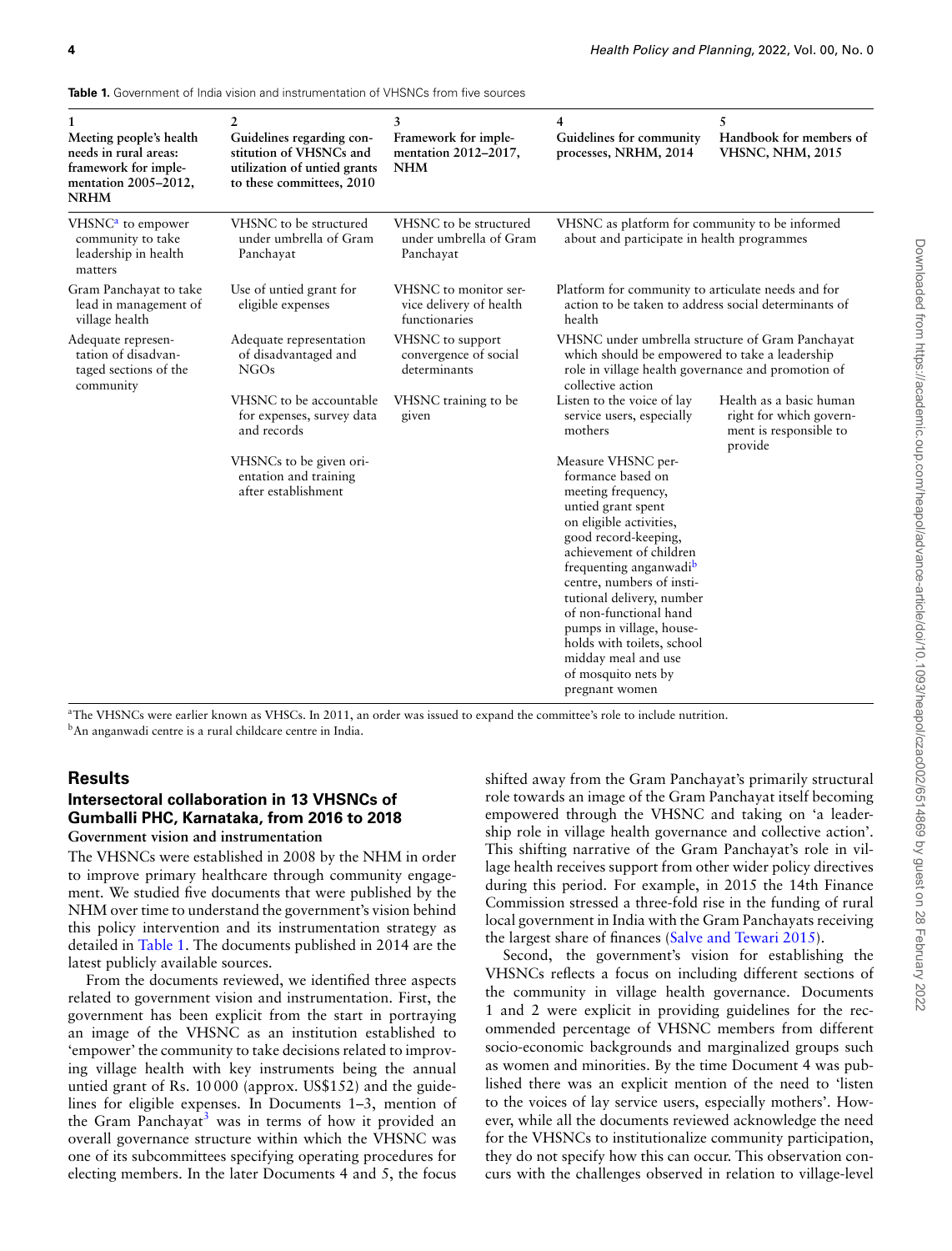<span id="page-4-0"></span>

|                 | 2016            |                          |                      | 2017            |                          |                      | 2018            |                          |                      |
|-----------------|-----------------|--------------------------|----------------------|-----------------|--------------------------|----------------------|-----------------|--------------------------|----------------------|
|                 | No. of<br>meets | Avg. members<br>per meet | $\%$<br>marginalised | No. of<br>meets | Avg. members<br>per meet | $\%$<br>marginalised | No. of<br>meets | Avg. members<br>per meet | $\%$<br>marginalised |
| <b>BR</b> Hills | 3               | 14                       | 25                   | 9               | 13                       | 18                   | 10              | 14                       | 20                   |
| Changachalli    | 6               | 14                       | 33                   | 6               | 14                       | 33                   | 8               | 12                       | 23                   |
| Dasanahundi     | 12              | 12                       | 32                   | 10              | 11                       | 21                   | 9               | 11                       | 20                   |
| Gangavadi       |                 | 12                       | 29                   | $\Omega$        | $\Omega$                 | $\mathbf{0}$         | 6               | 12                       | 17                   |
| Ganiganur       | 12              | 13                       | 28                   | 11              | 12                       | 20                   | 11              | 12                       | 20                   |
| Gumballi        | 11              | 15                       | 26                   | 12              | 12                       | 25                   | 10              | 11                       | 24                   |
| Hegadehundi     | 11              | 11                       | 25                   |                 | 11                       | 28                   | 10              | 11                       | 24                   |
| Komanapura      | 12              | 12                       | 24                   | 10              | 11                       | 26                   | 10              | 12                       | 25                   |
| Krishnapura     | 10              | 11                       | 30                   | 8               | 13                       | 28                   | 8               | 13                       | 24                   |
| Uppinamole      | 11              | 11                       | 32                   | 8               | 11                       | 32                   | 10              | 11                       | 23                   |
| Vadagere        | 10              | 13                       | 30                   | 9               | 12                       | 32                   | 8               | 12                       | 24                   |
| YK Mole         | 11              | 15                       | 30                   | 12              | 14                       | 33                   | 11              | 14                       | 25                   |
| Yargamballi     | 11              | 15                       | 28                   | 10              | 13                       | 32                   | 11              | 12                       | 25                   |

water governance structures in Karnataka where operational and management functions were successfully devolved to the Panchayati Raj institutions at the block level but failed to motivate household participation [\(Raghavan](#page-10-17) *et al.*, 2017).

Third, in the earlier sources, Document 3 mentioned the intent of VHSNCs to ensure convergent action on the social determinants of health. In subsequent Documents 4 and 5, the government increasingly presents the VHSNC as an intersectoral body by providing a detailed checklist to explain each social determinant, its value in overall health promotion and a detailed list of performance criteria for measuring sanitation, nutrition and hygiene improvements. However, the documents reviewed were silent about the intersectoral support required from higher levels of government. For example, two departments are involved in the implementation of essential maternal and child nutrition interventions, the Department of Health and Family Welfare and Women and Child Development with protocols for collaboration identified at strategic level. However, as corroborated by other publications, at an operational level, sectoral domination of the health department has resulted in over-emphasis on improving infant and maternal mortality indicators rather than on the implementation of relevant nutritional interventions aimed at prevention (Kim *et al.*[, 2017](#page-10-14)).

*Observations related to the frequency of VHSNC meetings, attendance of members and regularity of actions taken to improving primary healthcare.*

[Table 2](#page-4-0) provides details of meeting frequency and attendance in the 13 villages across the study period. In the majority of villages there were between 8 and 11 meetings held each year apart from the village of Gangavadi where the committee lacked an active Accredited Social Health Activist (ASHA) worker to convene meetings until 2018 and BR Hills which was a latecomer in terms of establishing a VHSNC. A representative group of between 11 and 14 community members has participated in the VHSNC meetings across the three years with participation of marginalized<sup>[4](#page-0-2)</sup> caste groups and women representatives remaining stable over the duration of our research.

Overall, the data suggest that there has been a consistent commitment in Gumballi's VHSNCs to meet and engage in discussions about improving village health. Plotting the number of activities that occurred related to key social determinants of sanitation, nutrition and hygiene in each of the 13 villages over the 3-year period revealed an increasing trend as illustrated in [Figure 3.](#page-5-0)

### **The forms of actions that have taken place in Gumballi's VHSNCs**

We identify three key governance structures to characterize the type of action we observed: horizontal coordination; demanding accountability and self-help and show how they have been mutually reinforcing.

#### *Horizontal coordination*

From 2016, we observed that coordinated action between health workers was common place with the auxiliary nurse midwide (ANM) asking the ASHA and anganwadi workers<sup>[5](#page-0-2)</sup> to weigh children to find out if they were malnourished and to make parents aware of how to prevent and treat the condition. In the majority of VHSNCs, the anganwadi worker took the lead in discussions about the prevalence and extra supplements for low-birth-weight children in the village. We observed how this team of three frontline workers was particularly active during the summer and monsoon months informing members during house-to-house visits taking place to identify 0–5-year children for oral rehydration salts (ORSs) and zinc tablets to curb the onset of loose motions and diarrhoea. In over half of our study VHSNCs, it was due to the instigation of several members of the VHSNC including the president and school teacher that anganwadi centres started demonstrations to show community members how to administer ORS nutritional supplements.

In the majority of the VHSNCs, activities related to hygiene and cleanliness were initiated by non-health workers including lay persons. The VHSNC president was observed to coordinate works that affected the whole village such as blocked drains or preparing for a religious festival but was also increasingly proactive about matters related to personal hygiene and cleanliness which had earlier been the domain of ASHA workers, e.g. by asking the ASHA worker to impart awareness about menstrual hygiene to women and girls to avoid fungal infections.

The school teacher was equally vocal in matters related to hygiene and cleanliness around the vicinity of the school, urging parents to ensure household hygiene for preventing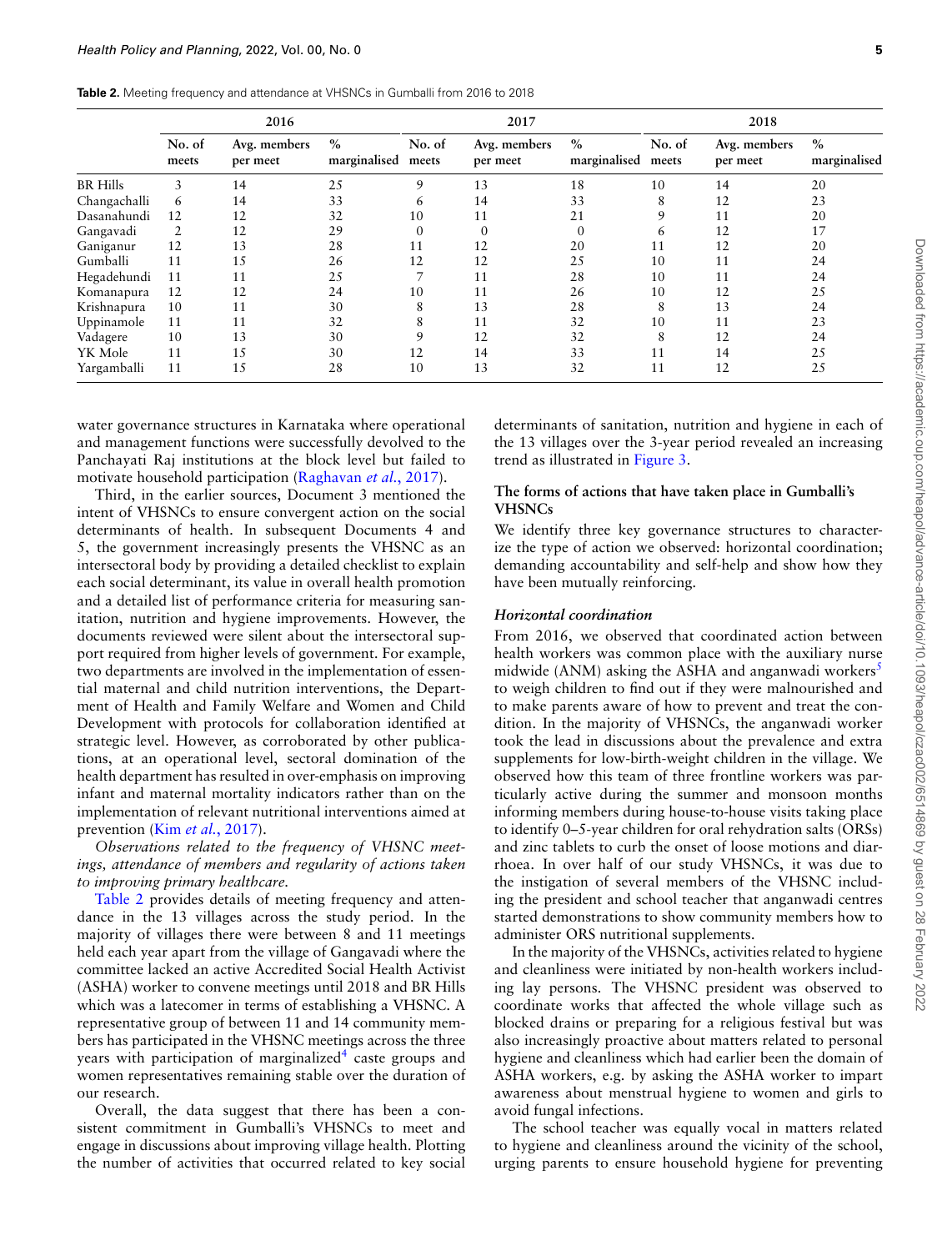<span id="page-5-0"></span>

**Figure 3.** Illustrating the trend in village-wise intersectoral activities between 2016 and 2018

worm infections among children. Similarly, the village waterman who would routinely check the status of water sources around the village began to proactively notice garbage lying around the village which he reported to the VHSNC. The vignette below provides an illustration of horizontal coordination that took place around issues related to hygiene and cleanliness.

In a 2016 meeting held in Dasanhundi village, the VHSNC president and committee members were involved in a discussion about village cleanliness. The school teacher raised the issue of lack of cleanliness in the school and that children and villagers were throwing paper and other waste items in front of the school which resulted in rubbish coming into the school compound and the need for a dustbin to be placed inside the premises. A general member also raised a concern that the public are throwing waste items in drains and in the roads which eventually causes drains to become blocked and requested the committee to purchase and place a cement dustbin near the temple and school area.

The president gave assurances that dustbins would be placed in these two different places in the village and informed the secretary to obtain a quotation for the items. The following month, the committee approved the purchase of the two dustbins from the VHSNC fund which were placed in the two locations.

In 2017, horizontal coordination amongst VHSNC members was apparent in the implementation of two new government programmes. The Mathru Poorna Yojana scheme run by the Women and Child Development Department was launched to provide a free nutritional meal to pregnant women and lactating mothers in the anganwadi centre. However, the anganwadi workers reported that many women who were eligible for the free meal were not visiting the centre and preferred instead to take the food rations home because it was not customary for a woman to leave her home unaccompanied. The VHSNC president had so far not been aware of this situation and the committee provided the space for an open discussion of this issue and its possible resolution in the presence of pregnant and lactating mothers. A second programme launched that year by the Health and Family Welfare Department was the Intensified Diarrhoea Control Fortnight programme. In the majority of our study VHSNCs, together

with health workers the VHSNC president and school teacher were actively engaged in disseminating messages to members and the wider community particularly about the treatment of diarrhoea in very-low-birth-weight and severely malnourished children.

By 2018, we observed how the Gram Panchayat began to take responsibility for hygiene and cleanliness in the village. For example, in a few villages the panchayat initiated the building of a fence around the anganwadi centre to stop people throwing garbage and urinating, issuing a formal complaint letter to households who violated this. In other cases, the president suggested conducting regular jathas (street plays) to sensitize villagers about cleanliness.

#### *Demand for accountability*

Over the 3-year period of our study, there has been an increasing demand for accountability from VHSNC members including lay persons. Questions have been directed at health workers and the waterman about the results of tests undertaken to check the quality of village water sources and the purpose of the house-to-house larva surveys. We particularly noticed that lay persons were becoming more vocal in highlighting the Gram Panchayat's responsibility for village health as illustrated by the complaint letter written by Dasanhundi VHSNC members.

Complaint letter about water tank cleaning in Dasanhundi village In the June 2018 VHSNC meeting held in Dasanhundi village, two general members raised the urgent need for the panchayat to take responsibility to clean the drinking water tanks which had turned green due to ants and insects entering because the water tank was not properly covered. The VHSNC president replied that he had informed the panchayat 2–3 times but the secretary and others were not doing the work. Eventually, the Dasanhundi VHSNC members decided to write a letter to the panchayat president. The letter was written during the meeting and signed by all the members present. Once the letter was presented to the panchayat, the issue was discussed in the July panchayat meeting which was agreed in August after which all the village water tanks were subsequently cleaned.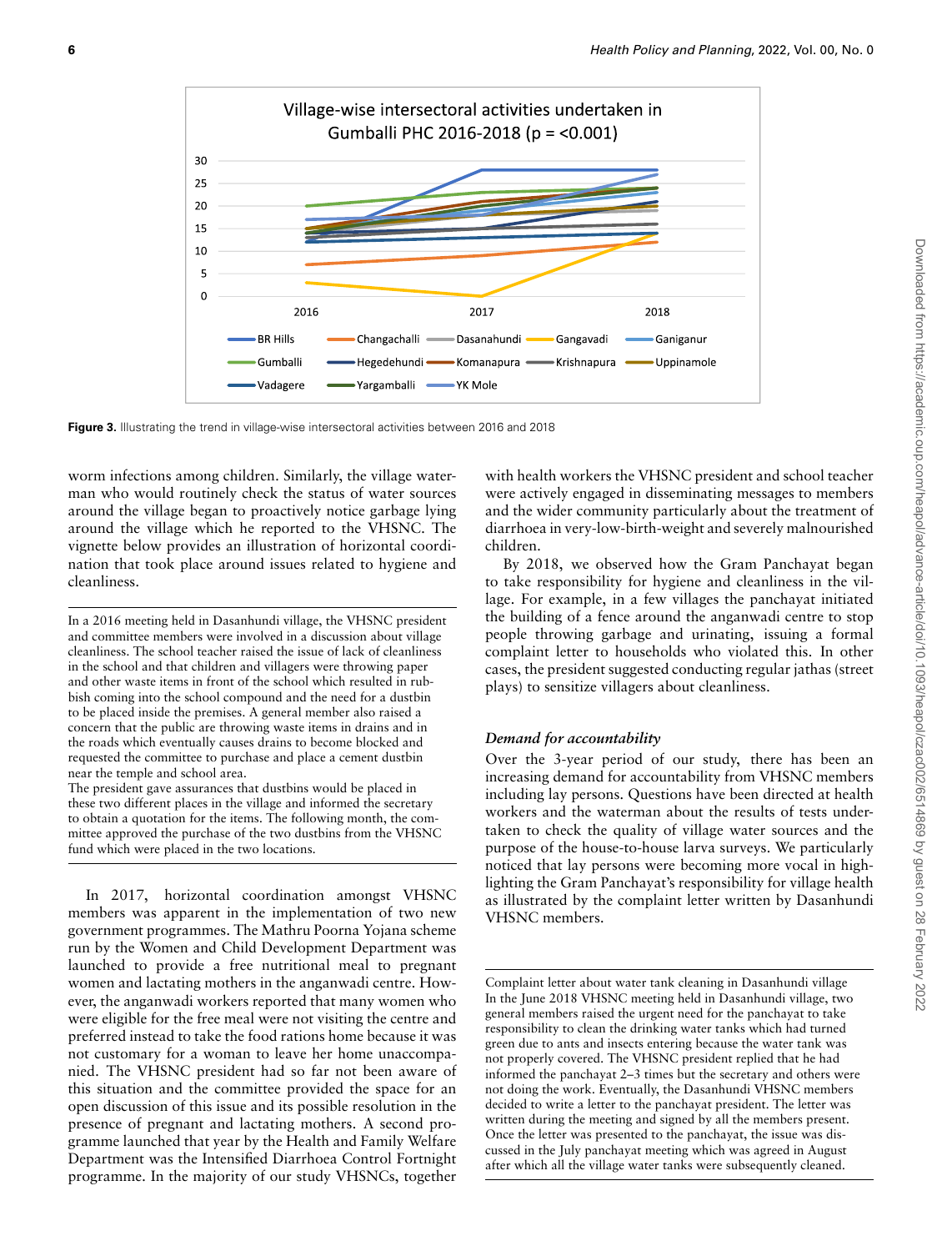The VHSNC meetings have increasingly provided a forum for the president and other members of the committee including mothers to become increasingly vocal in complaining about the quality of food served in the anganwadi centres as illustrated below.

Complaint about quality of nutritional food in Yargamballi village In a 2018 meeting held in Yargamballi village, the ASHA raised the issue of supplementary nutritional services (SNP) available for pregnant ladies and lactating mothers who were complaining that over the past six months in two of the anganwadi centres in the village there have been irregularities in the timing and amount of SNP distribution.

During the meeting, when the president asked the concerned anganwadi workers about this complaint they did not accept the allegation. When the committee members decided to write a letter to the anganwadi supervisor, the anganwadi workers agreed about the irregularities of SNP distribution to these beneficiaries. The president emphasized the importance of VHSNC members regularly checking the functioning of the anganwadi centres for SNP distribution to pregnant ladies and lactating mothers and for providing food to children. The president said he will inform all panchayat members in a future panchayath meeting to check the quality of distribution at the anganwadi centre.

At the next VHSNC meeting, the ASHA worker informed the committee that SNP distribution had been given at the right time and quality according to guidelines issued by the Women and Child Development Department.

#### *Self-help*

Over our study period, messages from health workers and non-health VHSNC members were increasingly aimed at encouraging individual households to help themselves. For example, the president and waterman targeted individual households as being responsible for reviewing their water storage practices to ensure that containers were cleaned every 2–3 days. In the majority of the VHSNCs, the president and waterman actively encouraged members to regard village water sources as a public good by reporting damaged water pipes and unclean water tanks and closing water taps when not in use to avoid stagnant water accumulating in drains where mosquitos could breed. Similarly, a strong message was communicated by the president and health workers about personal and household hygiene, e.g. the need for individuals to help themselves by wearing long-sleeved clothes, using insecticide materials in the home and ensuring cleanliness in the kitchen.

The increasing acceptance of self-help as a solution for improving village health manifested itself by members requesting the results of the water sample taken from the village to the PHC lab for testing, as well as the results of water samples taken from storage containers during house-to-house larva surveys. A self-help form of action also manifested itself at the village level as the VHSNC president was observed to demonstrate a growing sense of responsibility, e.g. by undertaking an exercise of counting how many village taps needed to be repaired and to follow through by ensuring that the repair actually took place either through VHSNC funds, or with support from the Gram Panchayat.

From 2016, there was an increasing onus on parents to put in place basic hygiene practices in their home to prevent and treat worm infections amongst children. Similarly, the messaging of self-help from VHSNC members was

important for the implementation of the Intensified Diarrhoea Control fortnight programme as the VHSNC president and school teacher encouraged households to take responsibility for treating diarrhoea by prepositioning ORS supplements in the household in case of need, rather than relying on health workers. The focus on household responsibility became stronger from 2017 when an important topic initiated by the president during VHSNC meetings related to the need for community members to construct individual toilets in the household. Gram Panchayat members, health workers, school teacher, waterman and anganwadi workers together encouraged particularly pregnant women to replace open defecation practices with toilet construction using government funds.

Overall, the clear message communicated by the VHSNC president was that sanitation, nutrition and hygiene was the responsibility of everyone, not just the government. This overriding message was reinforced through the central government's Clean India, Health India campaign where emphasis was placed on households to lift themselves out of the cycle of ill-health as a matter of pride for themselves and their village.

#### *Within-case analysis*

We draw on our field-level observations of Gumballi's VHSNCs to improve understanding of community health governance. The government's vision in establishing the VHSNCs as a basis for action dedicated to improving primary healthcare contained three key elements. The first was to promote devolution and community engagement in primary healthcare through policy support and funding to the Gram Panchayat. The second was to promote an inclusive form of community engagement at village level. In doing so, the government issued guidelines for VHSNC membership which initially included marginalized community representatives and was later extended to include lay persons, with specific mention of pregnant women and lactating mothers. The third element was the urgent need to focus on improving sanitation, nutrition and hygiene as key determinants of village health with training manuals and guidelines detailing key indicators for measuring each determinant.

The government's policy vision, intent and instrumentation strategy have been important enablers for establishing the VHSNC as the basis for improving primary healthcare at village level. However, this is a necessary but insufficient condition for actual improvements to be achieved in primary healthcare as the latter depends crucially on how the VHSNCs move from being a basis for action to a field of action. Our findings of VHSNC functioning in Gumballi provide some insights into village-level mechanisms that have helped to translate 'vision' into 'action' through the reflective capabilities of individual actors as they undertake repetitive action to improve village health. The government's vision for devolution in primary healthcare finds expression at the field of action through the emergence of a mutually reinforcing relationship between the VHSNC and the Gram Panchayat. On the one hand, the regularity of interactions has made it common place for the VHSNC to request both political support and funding from the Gram Panchayat for essential works needed to improve village health. On the other hand, the Gram Panchayat through its engagement with the VHSNC has enhanced its position as a focal village development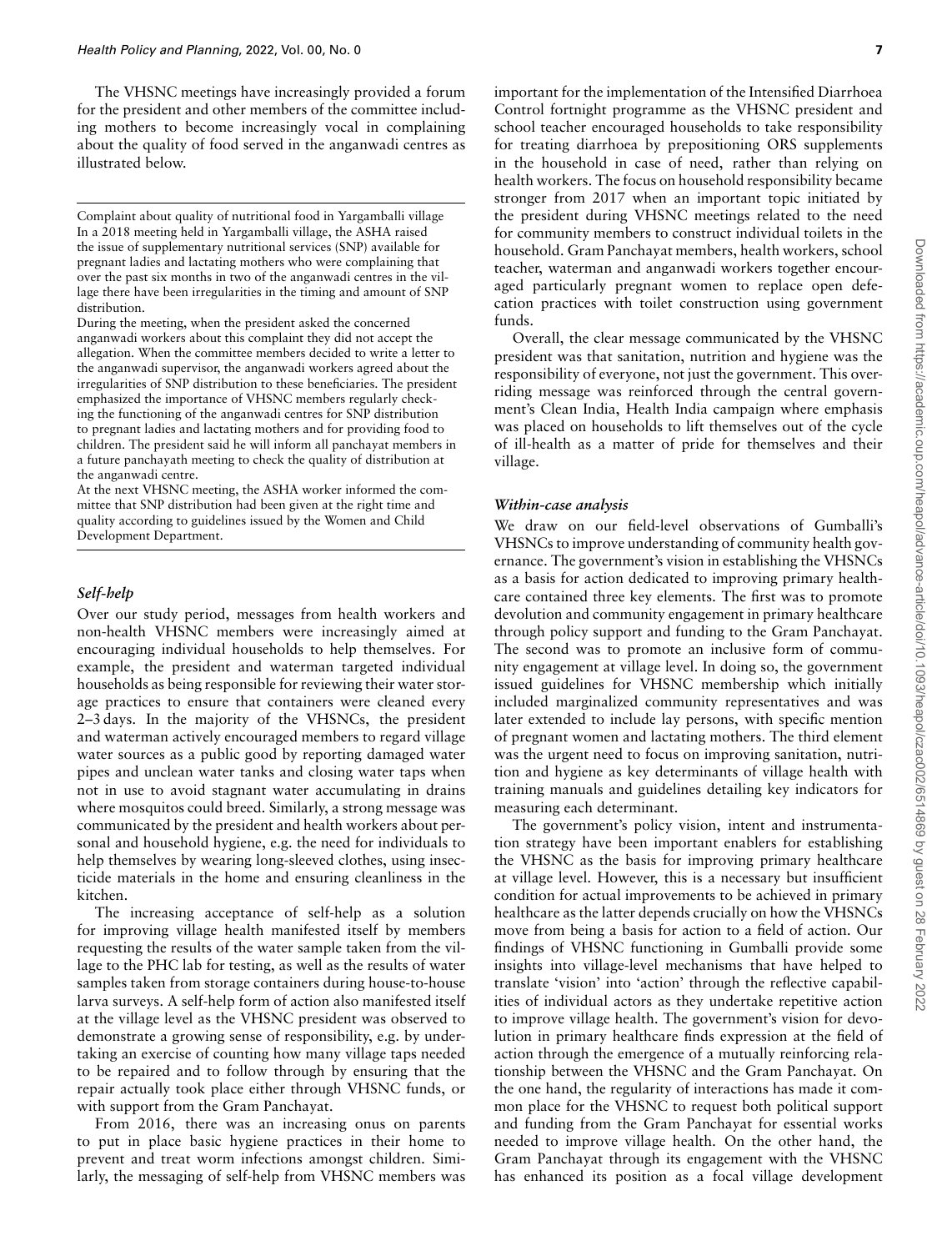body. As the relationship between the two village bodies has evolved, so too has the way in which accountability is manifested.

Our findings show that three key governance constructs of horizontal coordination, demand for accountability and selfhelp influence each other and have combined to move the VHSNCs from being a basis for action to a field of action. The increased pace of interactions between VHSNC members and lay persons has resulted in greater demands for accountability with respect to improving different aspects of sanitation, nutrition and hygiene. At the same time, we see a new localized accountability environment emerging, which can be described under the label of 'self-help' manifesting itself at different levels as individuals and households have started to take responsibility for sanitation, nutrition and hygiene. At a higher level, and despite the social hierarchies that exist within any village environment, the VHSNC and Gram Panchayat have developed a shared understanding for self-help as a strategy for improving village health. For example, as it assumes an increasing leadership role in issues related to village health, the Gram Panchayat undertakes responsibility for diagnosing problems and taking action to ensure their eventual resolution such as undertaking the routine surveillance of village waterworks and ensuring that repairs have been carried out.

The regularity of interactions taking place within the VHSNCs has resulted in greater opportunities for coordination in the efforts to improve sanitation, nutrition and hygiene in the villages. We identified cases of how members have engaged in tasks which do not necessarily correspond to their formal line of duty, e.g. with the waterman routinely involving himself in issues related to garbage collection. Similarly, the inclusion of lay persons in the VHSNC while mandated as a guideline issued by the government has over time found expression at the field of action as these community members have become increasingly involved in monitoring and reporting problems related to lack of sanitation, nutrition and hygiene. Through open discussion during the VHSNC meeting and despite their eligibility for availing of a nutritional meal, lay persons such as pregnant women and lactating mothers disclosed the social and cultural reasons for their reluctance to obtain a nutritious meal at the anganwadi centre.

[Figure 4](#page-8-0) summarizes the mechanisms through which government intent and instrumentation with regard to its establishment of the VHSNCs translate to tangible outcome at village level. The three local governance mechanisms of horizontal coordination, demand for accountability and self-help identified through our empirical study in Gumballi help to explain the improvements that have taken place in primary healthcare and in doing so provide an opportunity to contribute to the creation of a new theory of community health governance to which we now turn.

## **Discussion and conclusion**

Our aim in this paper has been to theorize community health governance activity drawing on the concepts of invited spaces and interactive governance. This framing enabled us to study the experience of VHSNCs in Gumballi as evolving phenomena from their establishment by government as the basis for

action to the interactions that have taken place between committee members at village level at the field of action. As stated earlier, the context for our study was the catchment of 13 VHSNCs in Gumballi PHC which had been identified as wellfunctioning by the time we commenced our research in 2016 ([Madon and Krishna 2017\)](#page-10-9).

Our study offers a new theory of effective community health governance that helps to explain how policy aimed at decentralizing primary healthcare interacts with implementation. In particular, our theorization has helped to shed light on what has worked with the policy process and why. To test our theory, we compare our results with the critical factors that have been identified in other recent studies of VHSNCs as proxies for success or failure. In order to do so, we have selected five representative studies published between 2016 and 2021 that aimed to evaluate the VHSNCs in different parts of India as described in [Table 3.](#page-8-1) The studies were mainly qualitative and cross-sectional. In these studies, macro-level factors such as resource capacity of the health system, lack of accountability structures for intersectoral collaboration, and inadequate mechanisms for concurrent monitoring and evaluation of VHSNC were flagged as important determinants of VHSNC success. At the VHSNC level, member motivation to participate in meetings was flagged as important for well-functioning committees, as well as the influence of social hierarchies on participation of marginalized groups. One study emphasized that the key driver for improving motivation and commitment of members was the active engagement of the VHSNC president. Our study compares with these publications in two fundamental ways. First, in terms of methodology, our longitudinal research approach lends itself to studying VHSNC success in terms of processes of change rather than factors—an approach that draws on our earlier work on VHSNCs in Gumballi([Madon and Krishna 2017](#page-10-9)). Second, while the publications referred to in [Table 3](#page-8-1) focus on analysing VHSNC success at the level of implementation, they fall short of considering how implementation and policy mutually shape each other. For example, the vision and instrumentation of government in establishing the VHSNCs can be described as a process of policy formulation which has led to different degrees of enablement within these invited spaces as the basis for action. Together with this enablement is a parallel process of enactment that has unfolded at the field of action which we have characterized in terms of three key governance constructs of horizontal coordination, demand for accountability and self-help.

Taken as a whole, our earlier research in Gumballi combines with the findings from the current study to build a complete theory of community health governance in which policy vision and instrumentation both shape and are shaped by the perceptions, tactics and practices of local actors interacting with each other. This theoretical contribution holds important implications for community health governance policy to which we now turn.

#### **Policy implications**

Our study of community health governance as emergent phenomena can help to sensitize policymakers. Specifically, it can help promote dialogue about the government's formulation of vision, the instruments it identifies and how these translate to field-level implementation. While the original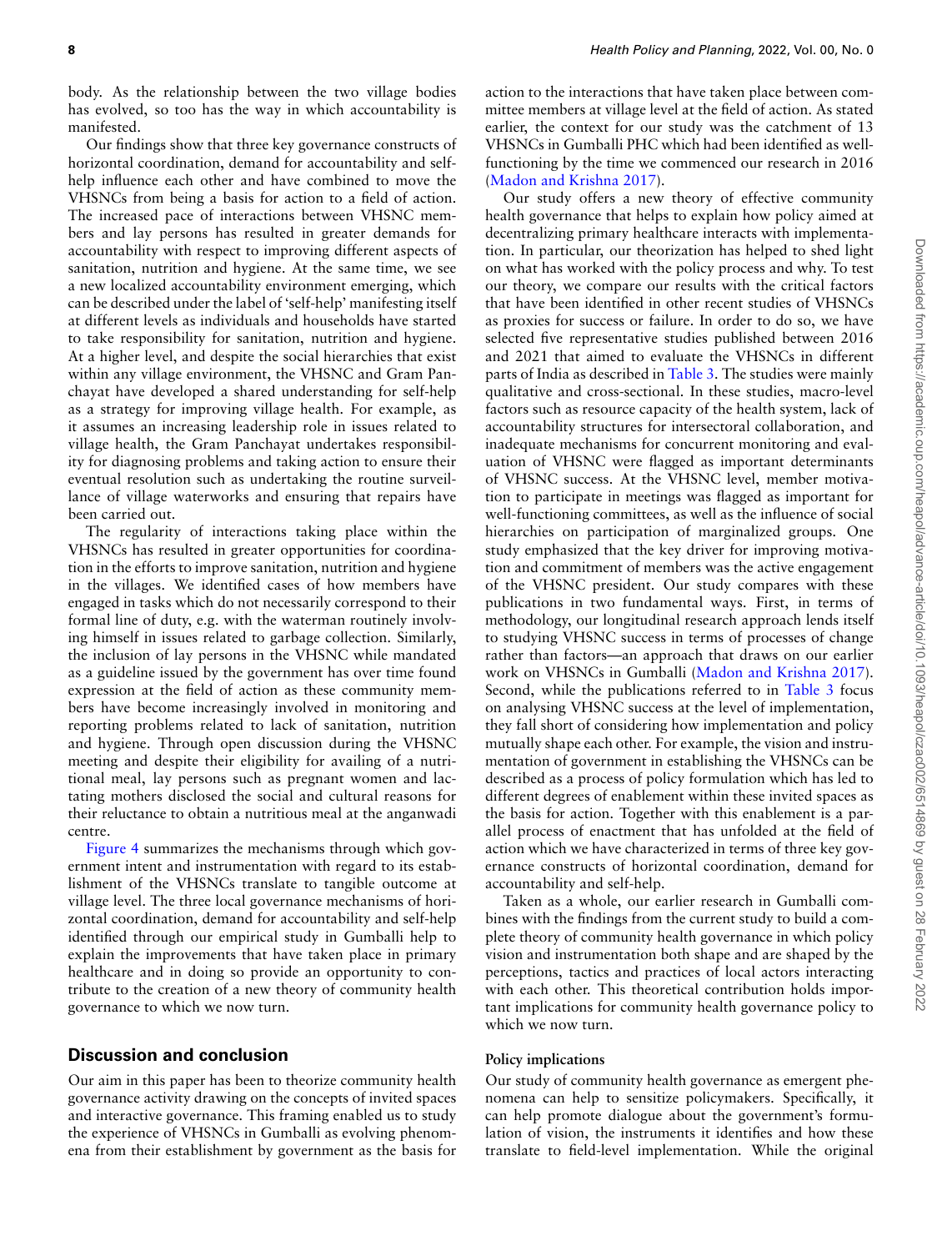<span id="page-8-0"></span>



**Figure 4.** Gumballi's VHSNCs as basis for action and form of action

<span id="page-8-1"></span>**Table 3.** Comparing recent VHSNC studies

| Study                         | Methodology                                                                | <b>VHSNC</b> performance measures                                                                                                                                                            |  |  |  |  |
|-------------------------------|----------------------------------------------------------------------------|----------------------------------------------------------------------------------------------------------------------------------------------------------------------------------------------|--|--|--|--|
| Kumar et al. (2016)           | Qualitative, cross-sectional, Uttar<br>Pradesh                             | Active engagement of president; lack of motivation of members to<br>participate actively; lack of operational guidelines' intersectoral<br>collaboration                                     |  |  |  |  |
| Scott <i>et al.</i> (2017)    | Qualitative, longitudinal over 1.5 years,<br>rural North India             | Social hierarchies at village level; resource and capacity deficits<br>of health system; lack of operational capacity for intersectoral<br>collaboration; fragmented lines of accountability |  |  |  |  |
| Ved <i>et al.</i> (2018)      | Qualitative, based on a 2-year pilot<br>experience, North and South India  | State/district mechanisms needed for VHSNC capacity-building; for<br>resource provision and fund release; capacity to monitor and learn<br>from the field to provide feedback for policy     |  |  |  |  |
| Dhiman <i>et al.</i> $(2020)$ | Qualitative, cross-sectional, Himachal<br>Pradesh                          | VHSNC member awareness about committee's role; member<br>responsibility; how funds were being used                                                                                           |  |  |  |  |
| Abdul Azeez et al. (2021)     | Descriptive statistics, cross-sectional,<br>Chattisgarh and Madhya Pradesh | Active participation of Gram Panchayat and members                                                                                                                                           |  |  |  |  |

intent behind the VHSNCs was to encourage community participation and collective action, our study provides greater insights about how participation happens, who acts and who reacts, and what are the issues that surface during the process. The VHSNCs were envisaged as a social space for intersectoral collaboration but in practice it is only when multiple stakeholders make sense of and feel motivated enough to exert agency for participating in discussions about village health that improvements in primary healthcare are possible. In the context of Gumballi, although we cannot make inferences about cause and effect, in the Appendix we see that there has been a continuous drop in diarrhoea since 2013 particularly after 2016 while average figures for Karnataka PHCs indicate no such systematic trend.

The findings from this study hold important policy implications for the promotion of intersectoral collaboration in primary healthcare as part of decentralization policy in developing countries. The village environment is an important place for learning about improving health and development and provides an opportunity for policymakers to assimilate the learning that accumulates from invited spaces

which are established in order to make significant progress against debilitating water-borne diseases. Collective action by VHSNC members to improve intersectoral collaboration cannot be arrived at until a certain routine has been established, which requires a continuous process of training and capacitybuilding at VHSNC level to be institutionalized as these committees move from non-functional to well-functioning status. In all the five government documents we scrutinized, the capacity of government to monitor and learn from the field was only mentioned once calling for the need for greater policy focus on putting in place mechanisms to close the feedback loop from implementation back to policy. Current support for VHSNC capacity-building from the government seems highly inadequate in Gumballi as well as in our more recent research in Magadi taluk, Karnataka, where in the absence of capacity-building most of the VHSNCs still remain nonfunctional. A related point is the need for the government to re-evaluate how it measures VHSNC performance. While criteria such as membership frequency and attendance or the number of dysfunctional water pumps in the village provide a static snapshot of status, it is important to capture processual indicators that can help policymakers gain intelligence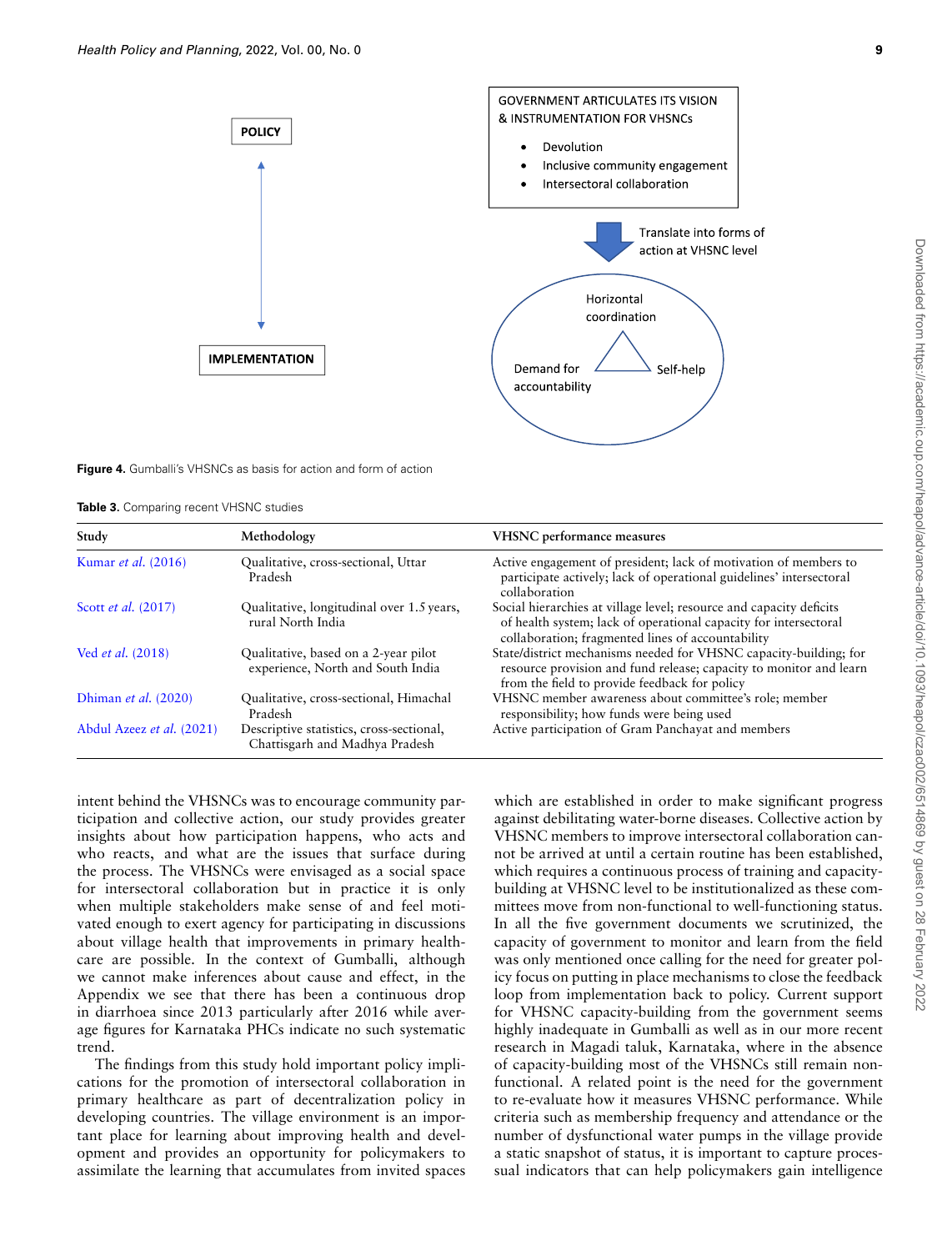about the dynamics of change that are taking place at field level and how these interactions can help inform policy vision and instrumentation.

In terms of limitations, although the focus of our study was on integrative practices within invited spaces, we treated the 13 villages as a homogenous socio-political environment. For example, we did not compare and contrast the specific nuances of village politics and social hierarchies based on gender and caste within each village as this would constitute a separate endeavour. Our focus in this study was on the nature of interactions related to sanitation, nutrition and hygiene which we observed came up in all our study villages although the problem manifested itself in different ways as illustrated through our vignettes.

A second limitation relates to the scalability of our findings. We have engaged in intense, longitudinal fieldwork in which the sheer presence of our fieldworkers and their knowledge about the government's intent and instrumentation with regard to the VHSNCs has no doubt influenced the building of capacity at village level. For example, our fieldworkers helped to establish VHSNCs in particular villages and tacitly motivate committee members and lay persons in all the study villages to participate in committee meetings. In contrast, what was observed at the field of action came from the interactions between VHSNC members themselves as they became sensitized about actions that could be taken to build capacity for improving village health. However, this approach is clearly not scalable as a model for capacity-building as while our study has been confined to 13 villages in Gumballi PHC in Karnataka alone there are 2193 PHCs covering approximately 32 895 villages. This raises the issue of the generalizability of the learnings about collective action and intersectoral collaboration from our study. The authors recognize this limitation and are currently working on devising a methodology whereby the lessons distilled from our research can be used for scaling up VHSNC capacity-building in other parts of Karnataka.

To conclude, our aim in this paper has been to improve theoretical understanding of community health governance structures as part of policy aimed at improving primary healthcare in LMICs. Conceived of in ministries housed thousands of miles away as the basis for action, these structures come alive at the field of action with possibilities to serve as powerful hubs for collective action and intersectoral collaboration. However, they deserve greater policy support to build capacity in order to sustain essential primary healthcare functions. Under conditions when daily practices are disrupted such as during the current Coronavirus 2019 (COVID-19) pandemic, the VHSNCs are today serving as a vital field of action for both communitybased disease surveillance and containment during the pandemic, as well as for regular primary healthcare. We hope that our study will act as a catalyst for further processoriented research in different country contexts to better understand how and why community health governance efforts become accepted as relevant forms of decentralized health governance.

# **Supplementary data**

[Supplementary data](https://academic.oup.com/heapol/article-lookup/doi/10.1093/heapol/czac002#supplementary-data) are available at *Health Policy and Planning* online.

# **Data availability**

The data underlying this article are available in the article and in its online supplementary material.

# **Funding**

We would like to thank the British Academy for sponsoring our research and our fieldworkers Lakshmana and Rudresh for collecting primary data.

# **Author contributions**

Please see below a list assigning each author's name against the following roles/tasks:

Conception or design of the work – S.M.

Data collection – S.M. and S.K.

Data analysis and interpretation – S.M. and S.K.

Drafting the article – S.M.

Critical revision of the article – S.M. and S.K.

Final approval of the version to be submitted – S.M. and S.K.

*Ethical approval.* Ethical approval for this type of study is not required by our institute.

*Conflict of interest statement.* None declared.

## **Notes**

- 1. The NHM was launched in 2013 as a government programme that encompasses its two sub-missions, the National Rural Health Mission (NRHM) and the National Urban Health Mission.
- 2. Kannada is the language spoken in Karnataka state.
- 3. Gram Panchayat translates to village council in which members are elected to serve for a 5-year term.
- 4. The NHM classifies marginalized members of the VHSNC in terms of those who have less voice such as women (health workers plus pregnant women and lactating mothers who are community members) and scheduled caste members.
- 5. Anganwadi workers provide care for rural children.

## **References**

- <span id="page-9-5"></span>Abdul Azeez EP, Sumbramania Siva P, Senthil Kumar AP, Palzor Negi D. 2021. Are village health sanitation, and nutrition committees functional? Evidence from Chattisgarh and Madhya Pradesh. *Indian Journal of Community Medicine* **46**: 80–4.
- <span id="page-9-1"></span>Abimbola S, Molemodile S, Okonkwo O *et al.* 2016. The government cannot do it alone: realist analysis of the minutes of community health committee meetings in Nigeria. *Health Policy and Planning* **29**: ii29–ii39.
- <span id="page-9-3"></span>Aiyar Y. 2010. Invited spaces, invited participation: effects of greater participation on accountability in service delivery. *India Review* **9**: 204–29.
- <span id="page-9-0"></span>Bossert T. 1998. Analyzing the decentralization of health systems in developing countries: decision space, innovation and performance. *Social Science & Medicine* **47**: 1513–27.
- <span id="page-9-4"></span>Chakraborty R. 2017. Issues of water in India and the health capability paradigm. *Ethics in Science and Environmental Politics* **17**: 41–50.
- <span id="page-9-2"></span>Cornwall A. 2002. Making spaces, changing places: situating participation in development. *IDS Working Paper 173*. Institute of Development Studies, Brighton.
- <span id="page-9-6"></span>Cornwall A. 2004. New democratic spaces? The politics and dynamics of institutionalised participation. *IDS Bulletin* **35**: 1–10.